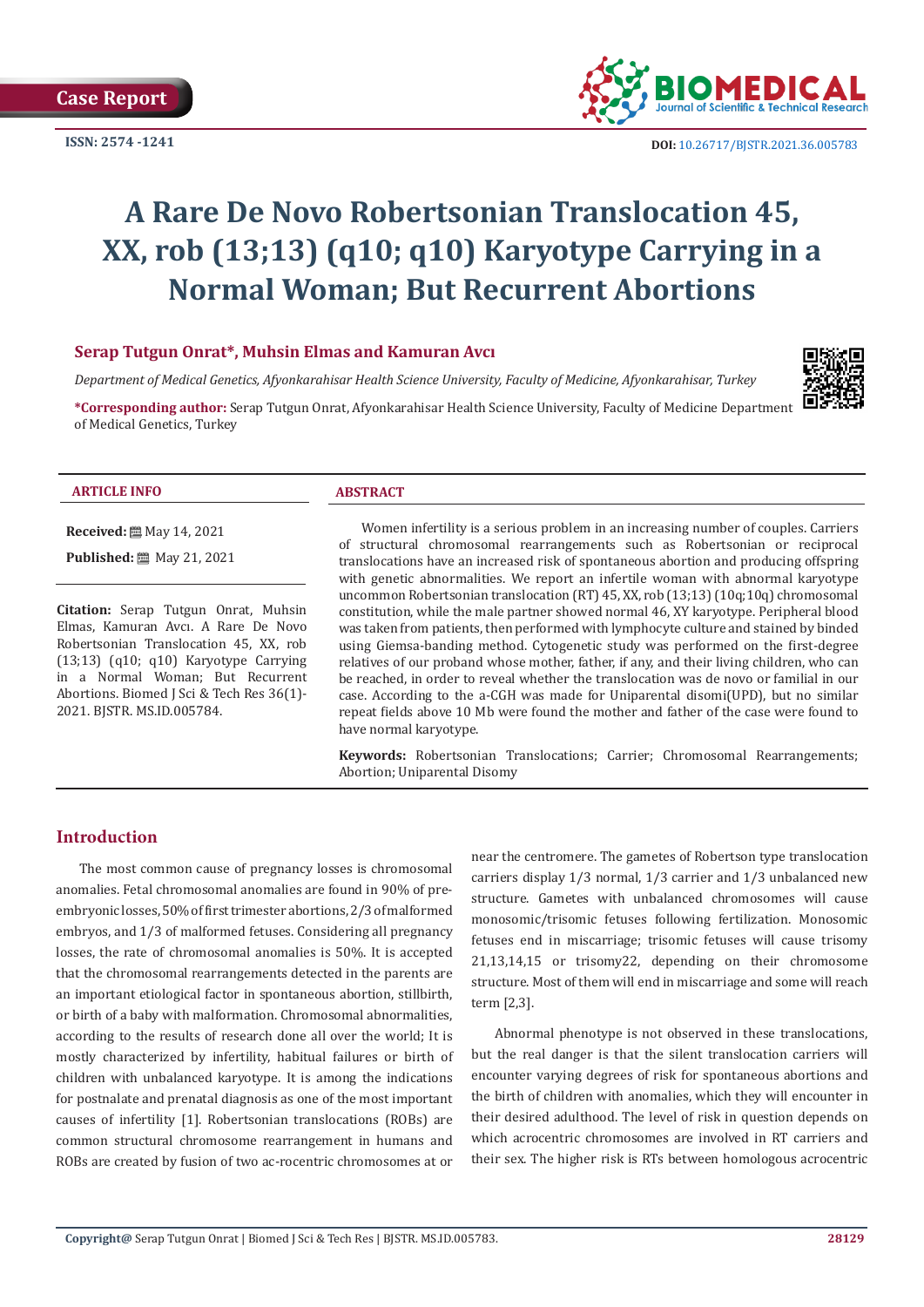chromosomes 13(13q;13q) or 21(21q;21q), and RT carriers with homologous chromosomes have a chance to give birth to children with Patau or Down syndrome, but never give birth to normal children [4].

# **Case Report**

A non-consanguineous couple of age 25 years (male) and 22 years old (female) were admitted in the Afyonkarahisar Health Science University of Medical Genetics Department with a history of repeated abortions for cytogenetics evaluation. They were not related. The wife had had four spontaneous abortions during the first trimester. The proband was phenotypically normal. His wife had normal menstrual cycles. In the marriage story of our proband, there was a miscarriage that recurred twice in the last two years. Her first abortion resulted in a fetus characterized by edematous villi structures with decidua, four months after conception. There was no history of such recurrent abortions in other family members. Parents of proband were made cytogenetics analyses also. Consent form was obtained from the patients since cytogenetic analysis and a-CGH procedures were studied from peripheral blood. Genetic counseling was given to the family. It was explained that it is not possible to give birth to a healthy child under these conditions. It was explained that the only option could be with the egg donation method.

#### **Chromosome Analysis**

For cytogenetic analysis for karyotyping analysis, 2 ml peripheral blood samples with sodium heparin were collected from both partners. RPMI 1640 medium was prepared for lymphocyte culture, supplemented with 0.2 ml PHA, and cultured blood samples were incubated at 37 °C for 72 hours. After fixation using fixative (3: 1 methanol-acetic acid), G-banded metaphases were prepared for cytogenetic analysis and chromosome study was performed. Twenty-five metaphases for each partner were analyzed and the karyotype was interpreted using Applied Imaging Software. Chromosomes were identified and classified according to the International System for Human Cytogenetic Nomenclature (ISCN, 2016) guidelines, karyotyping, and numerical and structural abnormalities recorded. The karyotype of the proband was 45, XX, rob (13;13)( 10q;10q) as seen in (Figure 1). Belongs to husband and parents of proband were 46, XX and 46, XY normal karyotype as seen in Figure 1. According to the a-CGH was made for UPD, but no similar repeat fields above 10 Mb were found the mother and father of the case were found to have normal karyotype.



# **Discussion**

In this case report, we present a patient with de novo 45, XX, rob t(13;13)(10q;10q) balanced robertsonian translocation carrier a female. Our case is an extremely special and rare case with a clinical

message. It has been reported that the chromosomal irregularities detected in first trimester abortions are caused by unbalanced gametes that occur in the parents of balanced translocation carriers. Chromosomal aberrations in human cell nuclei with 23 pairs of chromosomes cause reduced fertility in both men and women [5].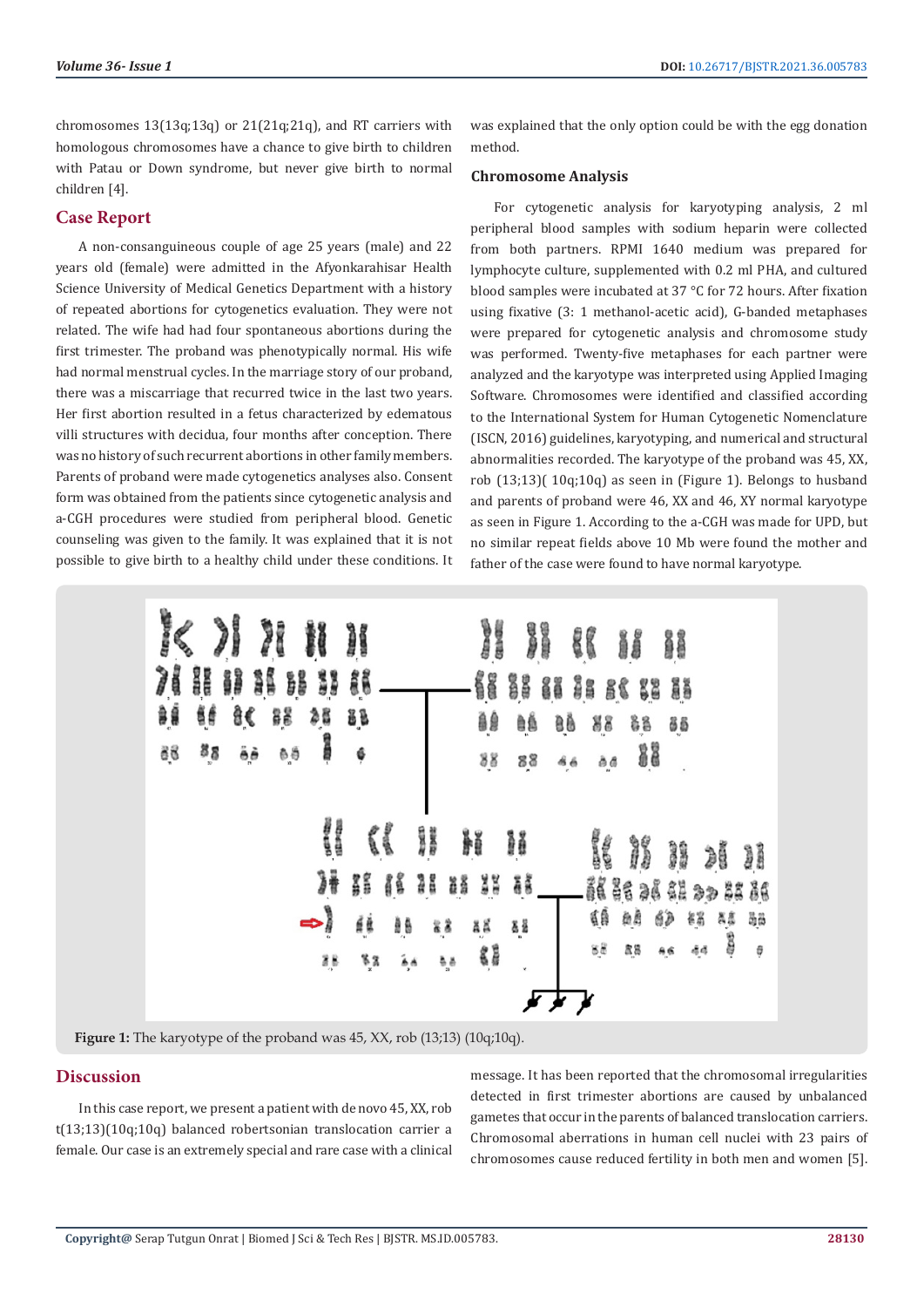It is accepted that chromosomal rearrangements in parents are an important etiological factor in spontaneous abortion, stillbirth or birth of a baby with malformation. Since approximately 15% of pregnancies mostly result in spontaneous abortion in the first trimester, chromosome analysis during this period is extremely important. The most important cause of spontaneous abortions occurring with an incidence of 50% is chromosomal abnormalities [6,7]. Reciprocal and Robertsonian type translocations involving the exchange of different chromosomal parts are commonly observed between chromosomes. Robertsonian translocation is considered to be the most common structural chromosomal abnormality in the population, with an incidence of 1.23/1000 live births [2].

Reardan et al. Described a female case with 2 abortions with a Robertsonian translocation, similar to our case. First of all, they emphasized that there was no mosaicism in their cases, similar to our patient. They also suggested that the detected translocation occurred at the stage of chromosome rearrangement, very early stages of zygote development, and immediately after the fusion of pronuclei during fertilization. In our case, because of the absence of mosaicism and the same translocation, we think that robertsonian translocation occurred in the postzygotic stage in the etiology of the event [8]. According to the a-CGH result of our patient for UPD, but it was found that the mother and father of the patient who did not have similar repeat areas above 10 Mb had normal karyotype. Chromosomal microarray usually (sequence comparative genomic hybridization, aCGH) analysis is useful for detecting clinically significant copy number abnormalities in patients with phenotypic features suggesting a congenital chromosome rearrangement and is currently recommended by the American College of Medical Genetics as a first trimester test for specific patients. Transmission of homologous Robertsonian translocations from normal surrogate mothers to normal surrogate daughters was the first indicator of UPD with no apparent phenotypic effect [9]. Although both novo and familial rearrangements between acrocentric chromosomes resulted in UPD, it was not compatible with UPD in our case [10].

Although our case is a balanced ROB carrier, she has a normal phenotype, but she cannot has never a healthy child. This situation was expressed in the publication of Wei Weiz Zang et al. In a way that supports our study; "Balanced ROB carriers are well known to generally have a normal phenotype, but they can have oligospermia in male adults, abortion in female adults, or infertility associated with translocation," they noted. Although rare, various abnormal phenotypes have been described in some balanced ROB carriers [11].

# **Conflict of Interest**

Regarding this study, the authors and / or their family members do not have a scientific and medical committee membership or relationship with their members, consultancy, expertise, working status in any company, shareholding or similar situations that may have a potential conflict of interest.

# **Authorship Contributions**

Idea/Concept: Serap Tutgun Onrat; Muhsin Elmas; Design: Serap Tutgun Onrat; Muhsin Elmas; Supervision/Consultancy: Serap Tutgun Onrat, Data Collection and/or Processing: Kamuran Avcı Analysis and / or Interpretation: Serap Tutgun Onrat; Kamuran Avcı Source Search: Serap Tutgun Onrat; Muhsin Elmas; Manuscript Writing: Serap Tutgun Onrat; Critical Review: Serap Tutgun Onrat.

# **Source of Finance**

During this study, any pharmaceutical company that has a direct connection with the subject of the research, a company that supplies and / or produces medical tools, equipment and materials, or any commercial company, during the evaluation process of the study, financial and / or no moral support was received.

#### **References**

- 1. Alp MN, Oral D (2006) Genetic studies in couples with recurrent spontaneous abortions. Dicle Medical Journal 33 (2): 71-80.
- 2. [Bugge M, DeLozier-Blanchet C, Bak M, Brandt CA, Hertz JM, et al. \(2005\)](https://pubmed.ncbi.nlm.nih.gov/15690377/) Trisomy 13 due to rea $(13q;13q)$  is caused by I  $(13)$  and not rob $(13;13)$ [\(q10;q10\) in the Majority of Cases. American Journal of Medical Genetics](https://pubmed.ncbi.nlm.nih.gov/15690377/) [132 A \(3\): 310-313.](https://pubmed.ncbi.nlm.nih.gov/15690377/)
- 3. [Kolgeci S, Kolgeci J, Azemi M, Shala R, Dakas A, et al. \(2013\) Reproductive](https://www.researchgate.net/publication/236913415_Reproductive_Risk_of_the_Silent_Carrier_of_Robertsonian_Translocation) [risk of the silent carrier of Robertsonian translocation. Medicinski arhiv](https://www.researchgate.net/publication/236913415_Reproductive_Risk_of_the_Silent_Carrier_of_Robertsonian_Translocation) [67\(1\): 56-59.](https://www.researchgate.net/publication/236913415_Reproductive_Risk_of_the_Silent_Carrier_of_Robertsonian_Translocation)
- 4. [Scriven PN, Flinter FA, Braude PR, Ogilvie CM \(2001\) Robertsonian](https://academic.oup.com/humrep/article/16/11/2267/681101) [translocations - Reproductive risks and indications for preimplantation](https://academic.oup.com/humrep/article/16/11/2267/681101) [genetic diagnosis. Human Reproduction 16\(11\): 2267-2273.](https://academic.oup.com/humrep/article/16/11/2267/681101)
- 5. [Ahmadi Shadmehri A, Darbouy M, Tabatabaiefar MA, Tavakkoly Bazzaz](http://ijrabms.umsu.ac.ir/article-1-92-fa.pdf) [J \(2020\) A 15; 15 Translocation in a couple with Repeated Abortions:](http://ijrabms.umsu.ac.ir/article-1-92-fa.pdf) [Case report. International Journal of Research in Applied and Basic](http://ijrabms.umsu.ac.ir/article-1-92-fa.pdf) [Medical Sciences 6\(1\): 14-17.](http://ijrabms.umsu.ac.ir/article-1-92-fa.pdf)
- 6. [Nielsen J, Wohlert M \(1991\) Chromosome abnormalities found among](https://pubmed.ncbi.nlm.nih.gov/2037286/) [34910 newborn children: results from a 13-year incidence study in](https://pubmed.ncbi.nlm.nih.gov/2037286/) Å[rhus, Denmark. Human Genetics 87\(1\): 81-13.](https://pubmed.ncbi.nlm.nih.gov/2037286/)
- 7. Venkateshwari, Ananthapur Srilekha, Avvari Sunitha, Tella Pratibha, Nallari Jyothy A, et al. (2010) Recurrent Abortions: A Case Report 11(3): 197-200.
- 8. [Reardon PC, Greenstein RM, Howard RO, Gianacopolos EK, Breg WR,](https://pubmed.ncbi.nlm.nih.gov/7315868/) [et al. \(1981\) Unusual mosaicism of De novo structural abnormalities](https://pubmed.ncbi.nlm.nih.gov/7315868/) [and ocular anomalies in a male with 13 trisomy syndromes. American](https://pubmed.ncbi.nlm.nih.gov/7315868/) [Journal of Medical Genetics. 10\(2\): 113-118.](https://pubmed.ncbi.nlm.nih.gov/7315868/)
- 9. [Kirkels VGHJ, Hustinx Th WJ, Scheres JMJC \(1980\) Habitual abortion and](https://pubmed.ncbi.nlm.nih.gov/7449187/) [translocation \(22q;22q\): unexpected transmission from a mother to her](https://pubmed.ncbi.nlm.nih.gov/7449187/) [phenotypically normal daughter. Clinical Genetics 18\(6\): 456-461.](https://pubmed.ncbi.nlm.nih.gov/7449187/)
- 10. [Shaffer LG, McCaskill C, Adkins K, Hassold TJ \(1998\) Systematic search](https://pubmed.ncbi.nlm.nih.gov/9779803/) [for uniparental disomy in early fetal losses: The results and a review of](https://pubmed.ncbi.nlm.nih.gov/9779803/) [the literature. American Journal of Medical Genetics 79\(5\): 366-372.](https://pubmed.ncbi.nlm.nih.gov/9779803/)
- 11. [Zhao WW, Wu M, Chen F, Jiang S, Su H, et al. \(2015\) Robertsonian](https://www.researchgate.net/publication/276474064_Robertsonian_Translocations_An_Overview_of_872_Robertsonian_Translocations_Identified_in_a_Diagnostic_Laboratory_in_China) [translocations: An overview of 872 Robertsonian translocations](https://www.researchgate.net/publication/276474064_Robertsonian_Translocations_An_Overview_of_872_Robertsonian_Translocations_Identified_in_a_Diagnostic_Laboratory_in_China) [identified in a diagnostic laboratory in China. PLoS ONE \[Internet\]. 2015](https://www.researchgate.net/publication/276474064_Robertsonian_Translocations_An_Overview_of_872_Robertsonian_Translocations_Identified_in_a_Diagnostic_Laboratory_in_China) [May 1 \[cited 2021 Mar 10\];](https://www.researchgate.net/publication/276474064_Robertsonian_Translocations_An_Overview_of_872_Robertsonian_Translocations_Identified_in_a_Diagnostic_Laboratory_in_China) 10(5): e0122647.